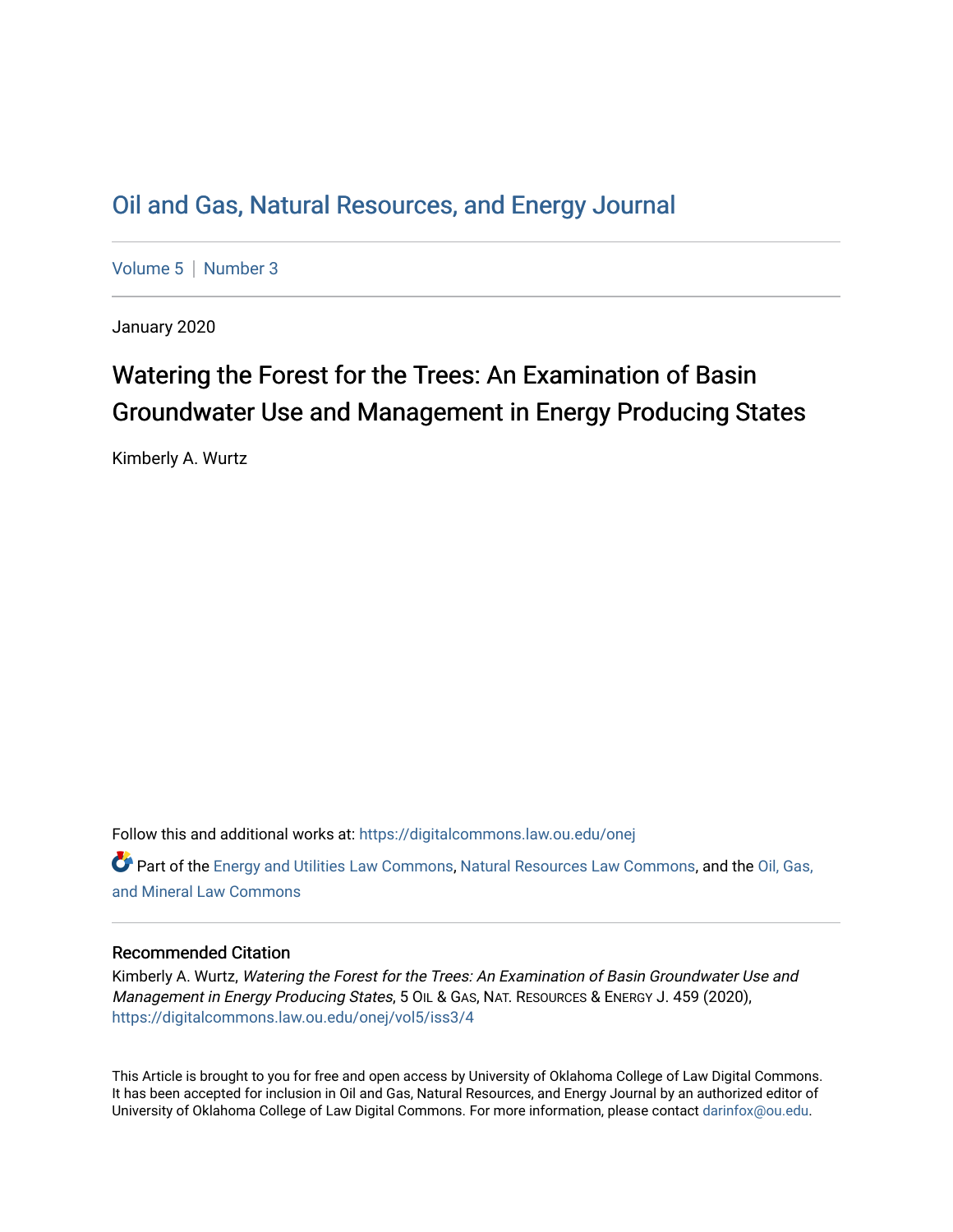# ONE J

*Oil and Gas, Natural Resources, and Energy Journal*

| VOLUME<br>ັ | <b>NUMBER</b><br>N. | $\overline{\phantom{a}}$<br>. . |
|-------------|---------------------|---------------------------------|
|             |                     |                                 |

# WATERING THE FOREST FOR THE TREES: AN EXAMINATION OF BASIN GROUNDWATER USE AND MANAGEMENT IN ENERGY PRODUCING STATES

## KIMBERLY A.WURTZ

Purpose: The purpose of this paper is to examine groundwater management and use in relation to oil and gas development in Oklahoma, Texas and New Mexico, and to further understand how state laws and regulations impact and affect the various producing basins in those particular states.

## *I. Introduction*

In today's production climate, groundwater use and management has become a critical part of oil and gas development. In basins across the nation, operators are facing new challenges in handling the vast amounts of water necessary for their operations: "the majority (at least 55%) of a well's operating expense can be attributed to water management."<sup>1</sup> Fifteen years

1. Benjamin Reed, *Permian Basin News: These Facts Suggest That Water "Commoditization" and a Water Price Index is the Future of Upstream Energy Water* 

<sup>\*</sup> Kimberly A. Wurtz is a practicing energy attorney in Norman, Oklahoma, focusing on oil and gas title examination, property matters, and water management within the energy industry. Kimberly is a double graduate of the University of Oklahoma, first receiving a B.A. in Business and then her J.D. from the College of Law. Kimberly was appointed to the Oklahoma delegation for the Interstate Oil and Gas Compact Commission in 2019 and currently acts as Contributing Author and Research Assistant for *Patton and Palomar on Land Titles*. Kimberly would like to thank her research assistant and contributing author Brandon C. Landt.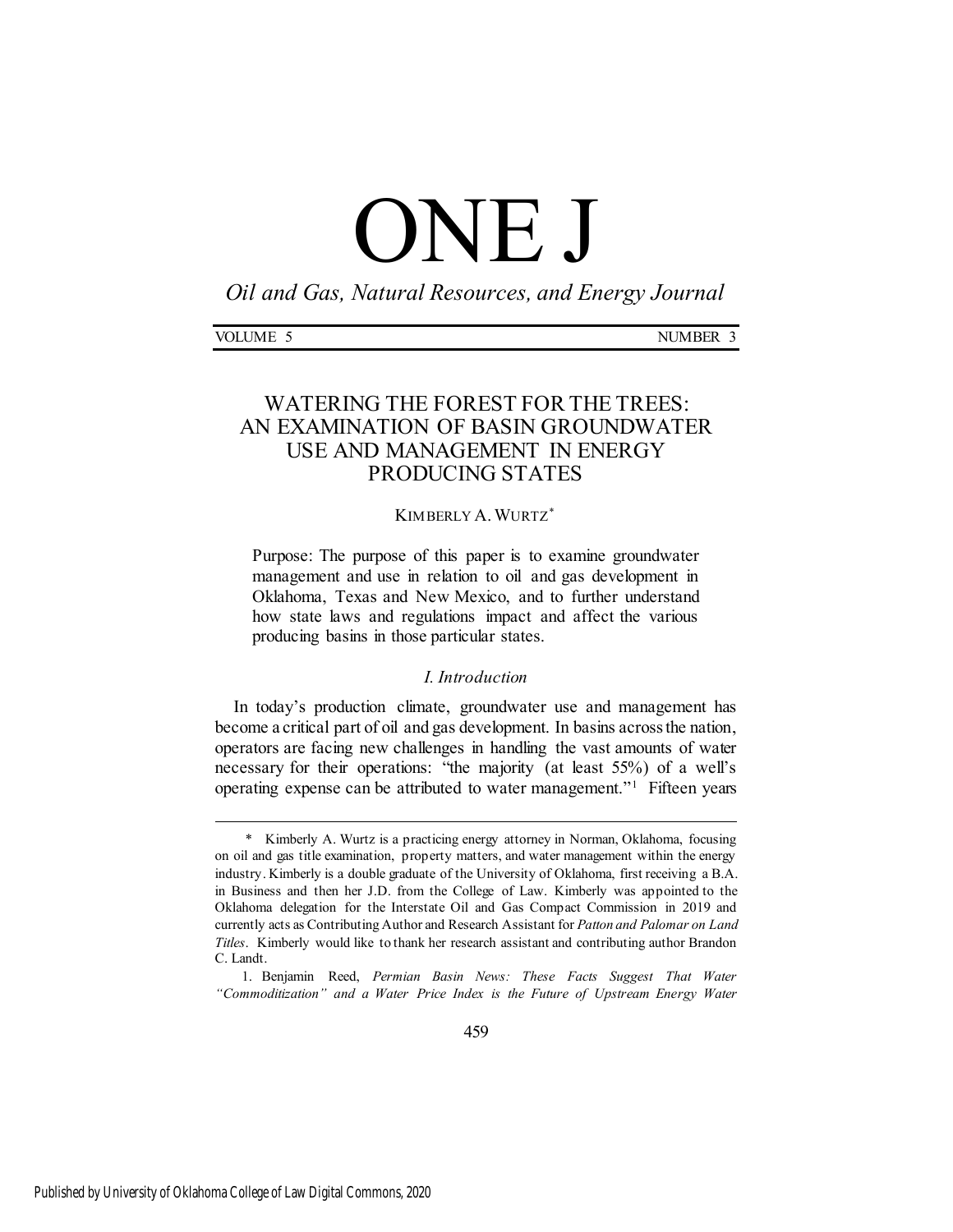ago, a vertical well required approximately 10,000 barrels of water. Today, the amount of water required and used has increased to 500,000 to 600,000 barrels per well.<sup>2</sup> Oklahoma, Texas, and New Mexico are states at the forefront of industry water management and use.<sup>3</sup> Operators in these states rely on groundwater for hydraulic fracturing, but must also handle the water that is produced as a byproduct of the production zone.

Hydraulic fracturing is "the process of stimulating a well by injecting highly pressurized hydraulic fracturing fluids into a target geologic formation to extract oil or natural gas at higher rates than traditional oil and gas operations."<sup>4</sup> This process depends on the access to and use of water. Combined with sand and chemicals, the mixture is designed to create and maintain the permeability of fissures and fractures within the rock, which permits the oil and/or gas to flow more freely from the subsurface rock.<sup>5</sup> "[T]he amount of water per frac will depend upon: the total length of the lateral wellbore, the number of stages, and the particular characteristics of the shale formation," and in application, "[t]his will require millions of gallons of water per horizontal well."<sup>6</sup> <sup>7</sup>

Industry focus is rapidly shifting to practices surrounding produced water use and management. When water is pumped from a well, it is broadly classified as groundwater. When groundwater is obtained from an oil and gas well, the groundwater is then more narrowly classified as produced water. "Produced Water is the water naturally occurring in the targeted hydrocarbon formation that also flows to the surface through the wellbore during oil and

*Management Cost Reduction*, SOURCEWATER (February 25, 2017), at 2 (water hauling was over \$15 billion of the water market as of 2016).

<sup>2.</sup> Michael Anderson & Layne Christensen, Oil & Gas Panel at the Roth Conference (Mar. 2018).

<sup>3.</sup> *Oklahoma Water for 2060: Produced Water Reuse and Recycling*, OKLAHOMA PRODUCED WATER WORKING GROUP (Apr. 26, 2017), http://www.owrb.ok.gov/2060/ PWWG/pwwgfinalreport.pdf.

<sup>4.</sup> Trey Nesloney, *Fracking Dry: Issues in Obtaining Water For Hydraulic Fracturing Operations in Texas*, 45 TEX. ENVTL. L.J. 197, 198 (2015).

<sup>5.</sup> *Id*.

<sup>6.</sup> Joseph B.C. Fitzsimmons, *Rights of the Surface Owner*, TEX. LAND & MIN. OWNERS ASS'NS (2016), http://ufjbwlaw.com/pdfs/SurfaceRights.pdf.

<sup>7.</sup> Nesloney, *supra* note 4, at 199 (in 2015, the Barnett Shale horizontal wells used up to 3.5 million gallons of water, the Eagle Ford Shale used approximately 3.6 million gallons of water for hydraulic fracturing. For scale, this is equivalent to five and half Olympic-size swimming pools).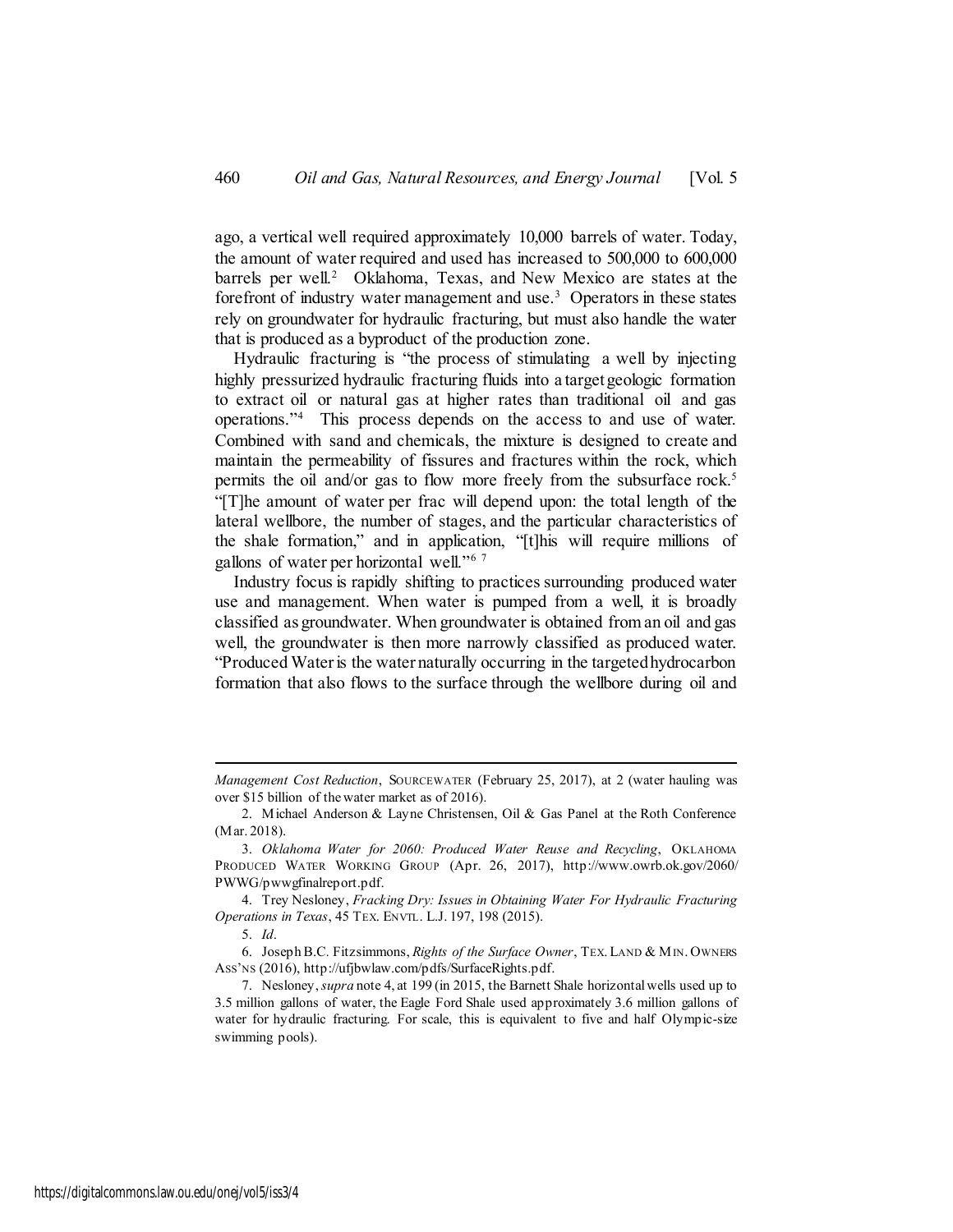gas exploration and production."<sup>8</sup> Moreover, produced water is generally introduced through man-made or artificial activities occurring in the underground formations.<sup>9 10</sup> "Produced water is a brine water found naturally in oil and gas reservoirs that is produced from the well at an increasing rate as a reservoir is depleted over time."<sup>11</sup> For every barrel of oil produced, there is an estimated 10 barrels of water generated.<sup>12</sup> With shale development on the rise, produced water, a category traditionally treated as a waste product and not a commodity, has drawn more attention from the industry as a product of potentially significant value.

When examining the different energy-producing regions in the U.S., most observers tend to look at each state separately, the "Forest" level. However, when examining groundwater management as it pertains to oil and gas development, it can be beneficial to drop down to the "Tree" level and instead examine what impacts each basin individually. This may allow for a more precise analysis of each basin's advantages, disadvantages, risks, and opportunities with water management. If bordering states share geologic basins, implementing *basin-specific* regulations instead of *statewide* laws may allow for some certainty for those pioneering water management across state lines; on the other hand, states must also consider and implement an approach that works best for the *whole*, balancing the needs of a few against the needs of all.

#### *A. Individual State's Water Rights – Forest Level*

Oklahoma and Texas are considered "hybrid" water rights states: groundwater is generally owned by the surface owner of the land, while surface water is a public right.<sup>13</sup> In Oklahoma, groundwater is a property right, subject to limitation from the Oklahoma Water Resource Board. In

j

<sup>8.</sup> Adam Friedman, *Recycling Flowback and Produced Water: Can Texas Do More to Throw Away Less?*, THE ST. B. OF TEX., 40 SEC. REP. OF THE OIL, GAS & ENERGY SECTION 73, 73 (2016).

<sup>9.</sup> Gabriel Collins, J.D., *Oilfield Produced Water Ownership in Texas: Balancing Surface Owners' Rights and Mineral Owners' Commercial Objectives*, BAKER BOTTS FELLOW IN ENERGY & ENVTL REG. AFF. (Feb. 2017) https://www.bakerinstitute.org/media/files/ files/23bd889f/CES-pub-ProdWaterTX-020817.pdf.

<sup>10.</sup> Edmond R. McCarthy, Jr., *Mixing Oil and Gas with Texas Water Law*, 44 TEX. TECH L. REV. 883 (2012) (but for the activities of a developer, the water would generally stay in place).

<sup>11.</sup> Austin C. Whitmore, *Oilfield Recycling in Texas: Why Command and Control Regulations are Stifling the End Goal*, 44 TEX. ENVTL. L.J. 287, 292 (2014).

<sup>12.</sup> *Id.*; *see also* Reed, *supra* note 2.

<sup>13.</sup> *See* OKLA.STAT. tit. 82, § 105.1A (2009).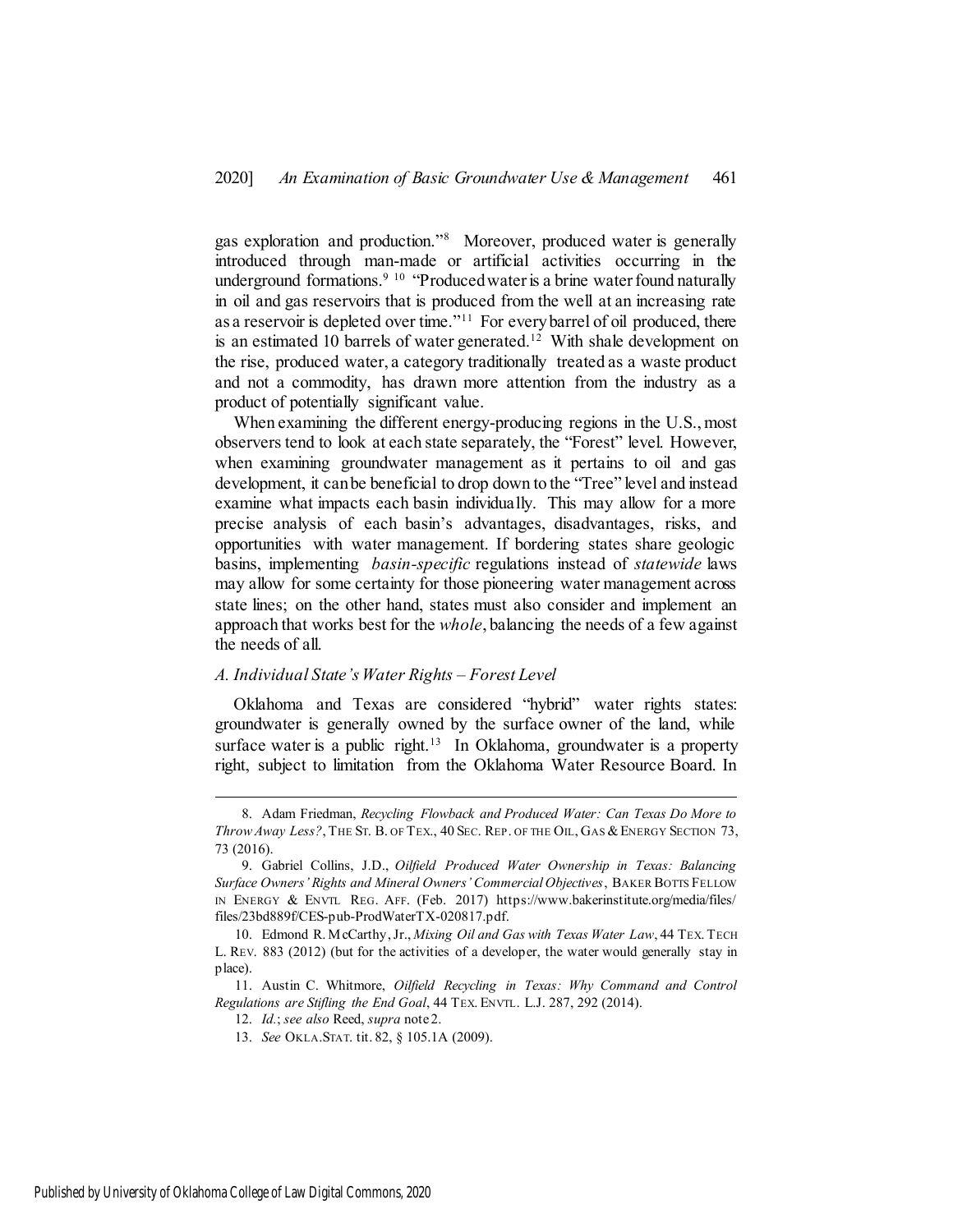Texas, groundwater is also a property right but is generally only curtailed in certain areas by Ground Water Conservation Districts. Overall, Oklahoma and Texas groundwater are controlled more heavily by private ownership. On the other hand, New Mexico is a "prior appropriation" state: all waters of the state are considered a public right. In New Mexico, the State Engineer administers groundwater rights.<sup>14</sup>

|                                                | <b>OKLAHOMA</b>                        | <b>TEXAS</b>                                         | <b>NEW MEXICO</b>                                                          |
|------------------------------------------------|----------------------------------------|------------------------------------------------------|----------------------------------------------------------------------------|
| <b>LEGAL SYSTEM?</b>                           | <b>HYBRID</b><br>(TRANSITION<br>STATE) | <b>HYBRID</b><br><b><i>(TRANSITION</i></b><br>STATE) | <b>PRIOR</b><br><b>APPROPRIATION</b><br>(FIRST IN TIME, FIRST IN<br>RIGHT) |
| OWNER OF<br><b>GROUNDWATER?</b>                | <b>LANDOWNER</b>                       | <b>LANDOWNER</b>                                     | <b>PUBLIC</b>                                                              |
| PERMIT<br><b>REQUIRED FOR</b><br>DOMESTIC USE? | <b>NO</b>                              | <b>NO</b>                                            | <b>YES</b>                                                                 |

While the rights and governance of groundwater varies, all three states are vital contributors to the energy industry. And where there is oil and gas development, water management and use are sure to follow. Some states have chosen to govern water rights with statewide legislation; other states have chosen to govern in response to basin-specific externalities. While each state and each basin face individual and unique issues, Oklahoma, Texas, and New Mexico are situated so that each may learn not only from within their own borders, but also across state lines.

15

15. *Id*.

<sup>14.</sup> *See generally* M. D. Smolen et al., *Whose Water is it Anyway? Comparing the Water Rights Frameworks of Arkansas, Oklahoma, Texas, New Mexico, Georgia, Alabama, and Florida*, OKLA. COOPERATIVE EXTENSION SERV.: OKLA. ST. U. (Apr. 2017), http://pods.dasnr. okstate.edu/docushare/dsweb/Get/Document-8459/E-1030%20Water.pdf.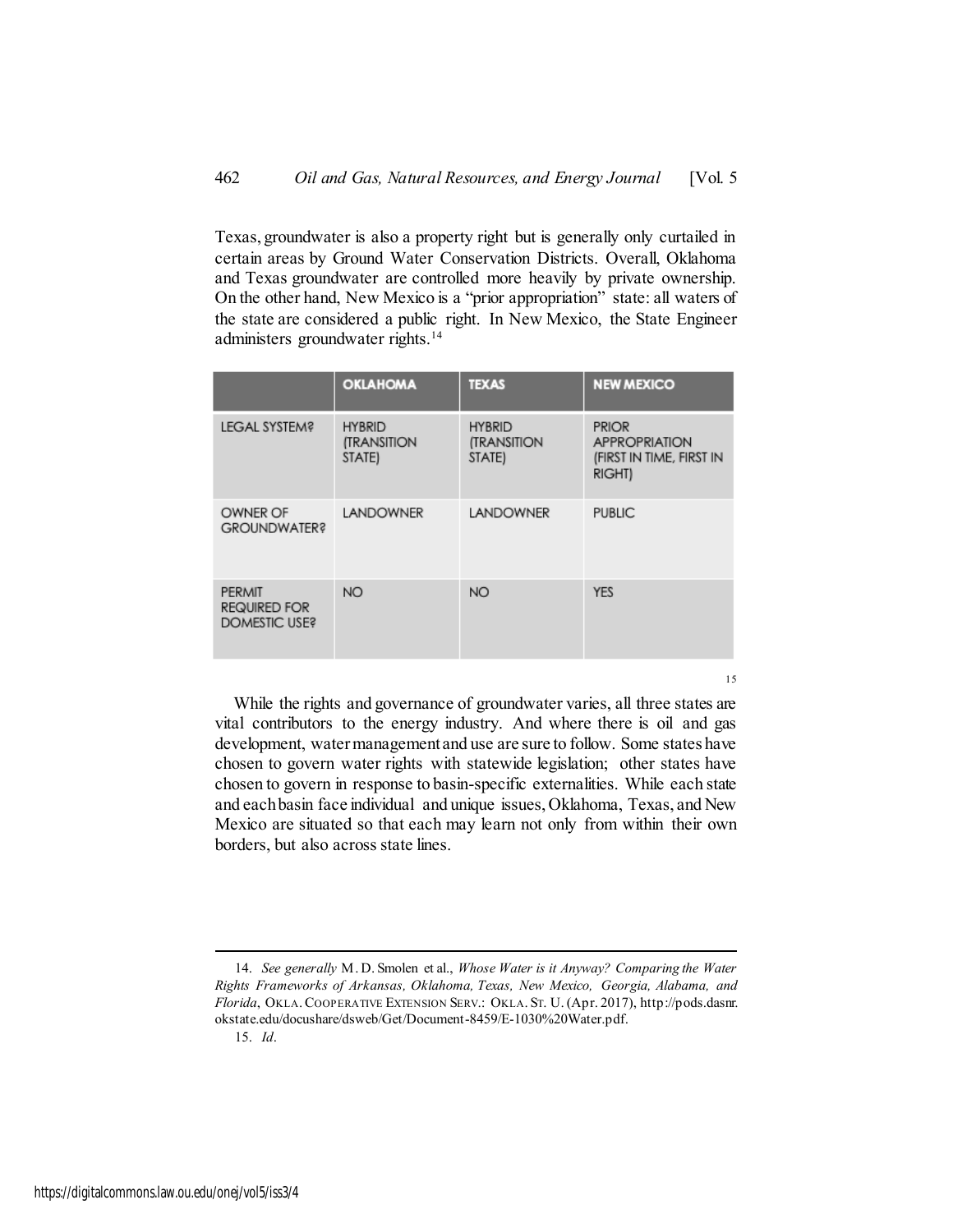#### *II. Oklahoma*

#### *A. Water Rights and Legal Governance – Forest Level*

In Oklahoma, water management and use vary significantly in comparison to Texas and New Mexico. Oklahoma has not yet felt the drought concerns that its neighboring states are experiencing. Rather, the big issues in Oklahoma are seismicity and disposal.<sup>16</sup> The Oklahoma Water Resource Board ("OWRB") diligently governs Oklahoma's groundwater resources, as does, for energy industry purposes, the Oklahoma Corporation Commission ("OCC"). However, legal regulation and governance over produced water is not completely settled in the state.

When looking for legal guidance on water management and use in the industry, operators turn to the Oklahoma Corporation Commission for rules and regulations.<sup>17</sup> At this time, produced water remains remarkably unregulated, with the exception of the recent opinion in *Oklahoma Oil & Gas Association v. The Kingfisher County Commissioners*. 18 In an effort to move water to and from well sites, Newfield Exploration ("Newfield") laid temporary pipelines in the county right-of-way ditches. In 2018, county officials in Kingfisher County, Oklahoma, passed a rule restricting temporary pipeline use for transportation of produced water.<sup>19</sup> Newfield and others in the industry argued that governance over moving the water by temporary pipeline belonged with the  $OCC<sup>20</sup>$  and that the county officials overstepped in their rulemaking. The Court agreed with the industry. Ultimately, this case established that operators should rely on the authority of the OCC when dealing with produced water.

Jon+Miller%2C+Oklahoma+Oil+%26+Gas+Assoc.+v.+Kingfisher+County+Commissioners +-+OK+Supreme+Court+11-12-18.pdf).

<sup>16.</sup> Terri Cook, *Forecasting Seismicity from Wastewater Disposal in Oklahoma*, Eos (Mar. 8, 2019), https://eos.org/research-spotlights/forecasting-seismicity-from-wastewaterdisposal-in-oklahoma.

<sup>17.</sup> *See* OKLA. STAT. tit. 52, 139 (2009).

<sup>18.</sup> *See* Briefs for Respondent, Oklahoma Oil & Gas Association v. The Kingfisher County Commissioners, No. 117,303, 2018 WL 7202826, 2018 WL7202830, and 2019 WL 453194 (Okla).

<sup>19.</sup> Adam Wilmoth, *Water fight heats up in Kingfisher County*, THE OKLAHOMAN (July 23, 2018), <https://oklahoman.com/article/5602102/water-fight-heats-up-in-kingfisher-county> .

<sup>20.</sup> *See Okla. Oil & Gas Ass'n v. Kingfisher Cty. Comm'rs* (Oklahoma Supreme Court placed exclusive jurisdiction over this matter with the Oklahoma Corporation Commission. The OCC found the ban overly restrictive, as temporary pipelines are industry standard. *See* unpublished order available at https://static1.squarespace.com/static/59bba641cd39c38913f 702a0/t/5d66d96fc64ec500017b322d/1567021425992/6-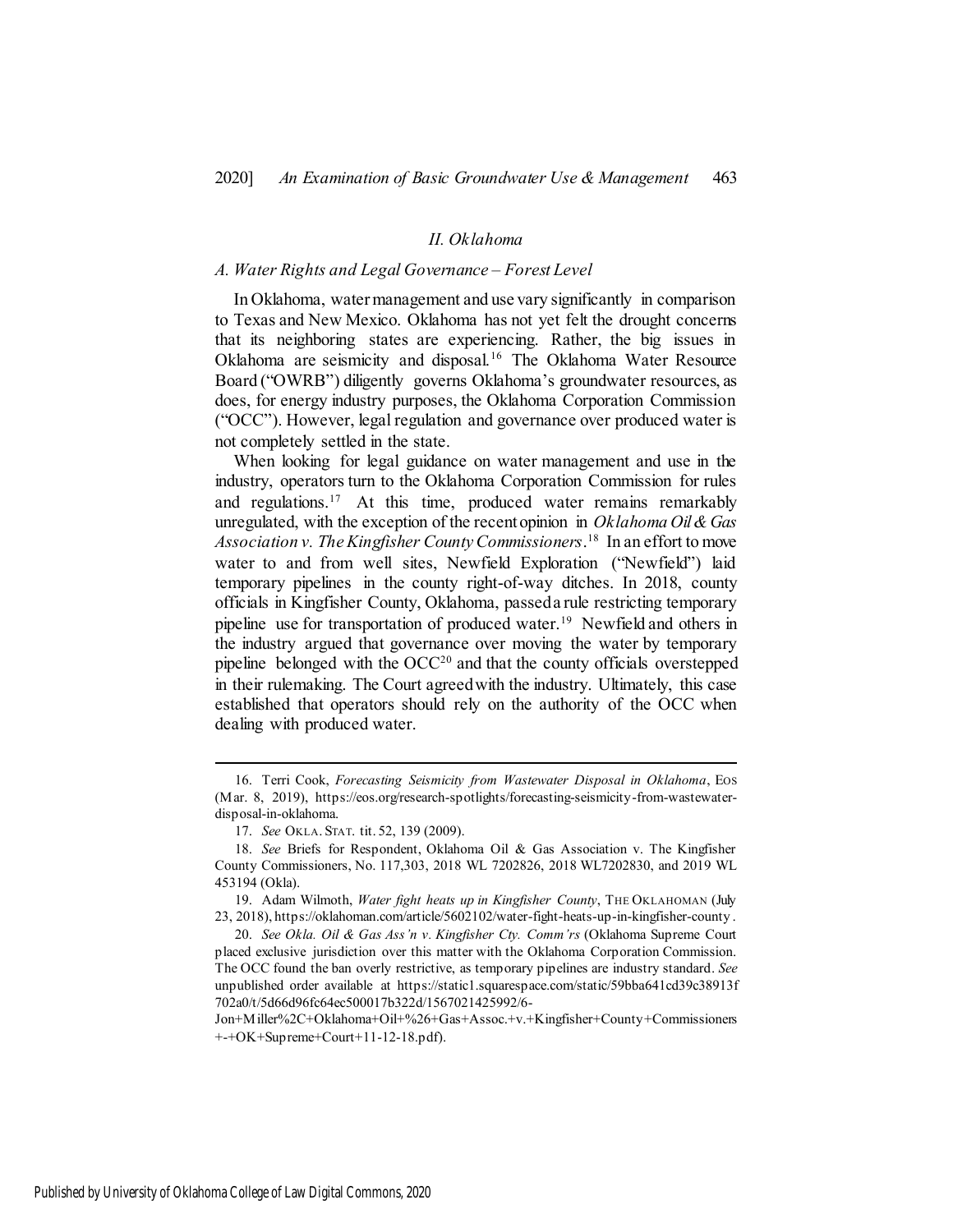Some states have taken steps to reduce the complexities of water management through targeted statewide regulations and legislation.<sup>21</sup> Oklahoma's focus has been geared towards addressing the issues in the basins caused by transporting the water, as well as seismicity and its relation to disposal. Oklahoma has responded to these issues and concerns with the help of the OCC and the EPA's Underground Injection Control ("UIC') program. In that regard, Oklahoma has sought help through regulatory guidance and processes, as well as through local legislation and statewide laws.

Further, in April 2017, the OWRB commissioned a study group to research and better understand produced water with state and industry management of the resource. The Produced Water Working Group  $(^{\circ}$ PWWG" $)^{22}$  has focused on recycling and re-use and worked to assess "the potential alternatives to current practices of injecting produced water from oil and gas wells into disposal wells" and "opportunities and challenges associated with treating produced water for beneficial uses, such as industrial use or crop irrigation."<sup>23</sup> This group is committed to assisting Oklahoma with long-term research and guidance for improvements to the state's water management practices.

#### *B. Basin Issues – Tree Level*

Most operators in Oklahoma are faced with two primary water management questions: (1) how is the water to be disposed of in a safe manner and (2) how is the water transported? For the most part, Oklahoma has addressed these issues through focused regulations.

In 2015, seismic activity reached a high in Oklahoma. That year, the state experienced 903 earthquakes with a magnitude of  $3.0$  or higher.<sup>24</sup> After implementation of regulations and procedures from the OCC and the UIC, operators now have guidelines in place to more adequately respond to and effectively reduce seismic events. By the end of 2017, the number of seismic events in the state had been reduced to 304 earthquakes with a magnitude of 3.0 or higher, and that number has continued to decrease.<sup>25</sup>

In response to concerns surrounding disposal and supply, water management companies have found room to expand and grow in Oklahoma. While some are private businesses, operators are also expanding internally to

<sup>21.</sup> Oklahoma Produced Water Working Group, *supra* note 3.

<sup>22.</sup> *Id*.

<sup>23.</sup> *Id*.

<sup>24.</sup> EARTHQUAKES IN OKLA., https://earthquakes.ok.gov/ (last visited Jan. 19, 2020).

<sup>25.</sup> *Id.*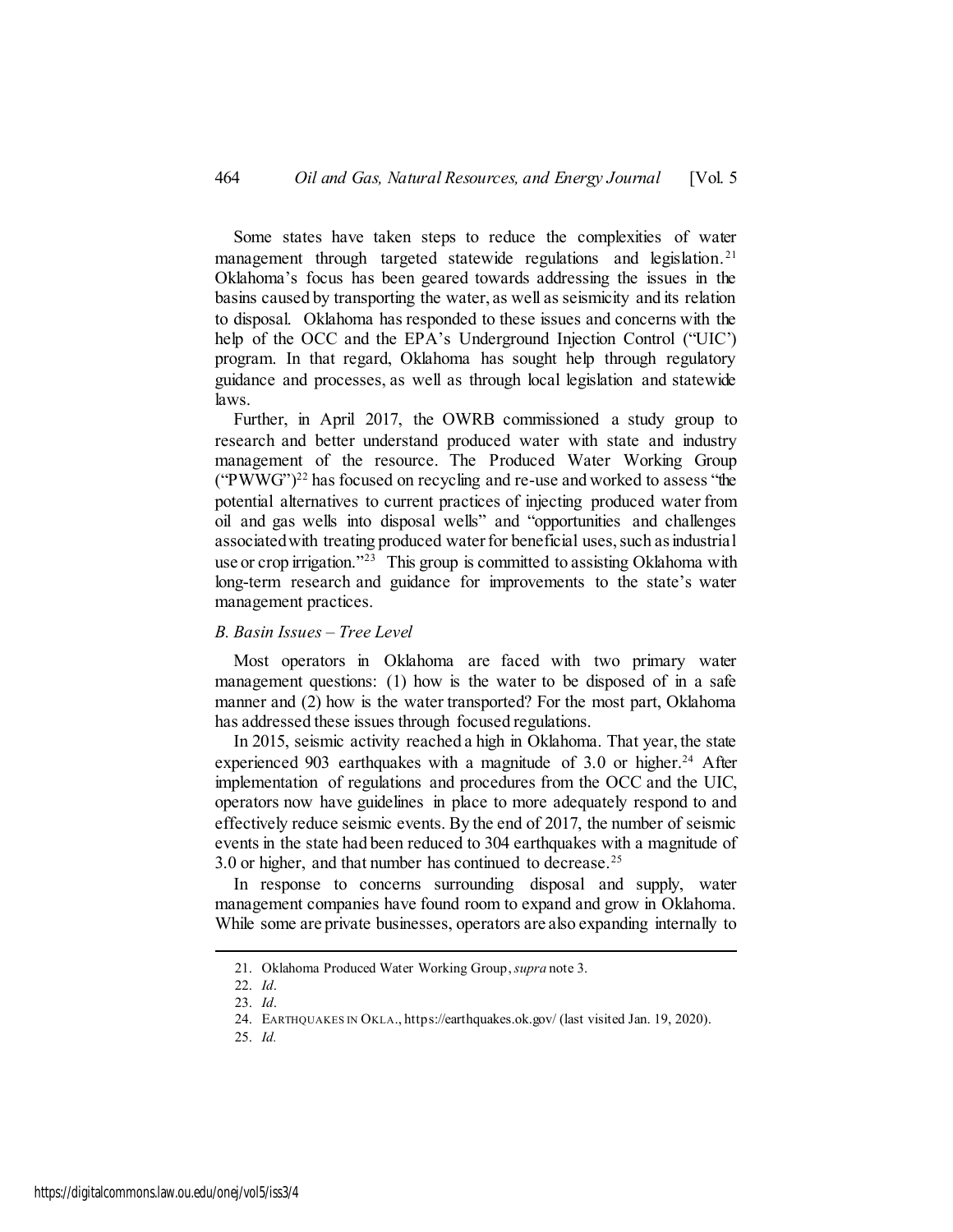manage industry-produced water. In 2017, Newfield Exploration announced its intent to open a permanent recycling facility in Kingfisher County, Oklahoma.<sup>26</sup> The Barton Water Recycling Facility covers approximately 30 acres and is capable of processing 7 million barrels of water in a year's time, or approximately 30,000 barrels per day.<sup>27</sup> Newfield continues to recycle and re-use produced water, and it is joined by several other operators and business entities in the state.<sup>28</sup>

Although Oklahoma's regulations are viewed as loosely constructed in regard to produced water when contrasted to Texas and New Mexico, the state has responded to groundwater management concerns through targeted regulations. At the same time, operators have taken proactive steps to hedge drought concerns. As the industry progresses and as water use and management evolves, Oklahoma can be viewed as an example of successful internal processes and progressive practices for managing the state's water supply.

#### *III. Texas*

#### *A. Water Rights and Legal Governance – Forest Level*

In Texas, water of any category and in any form is a limited resource that is not always easily obtained. In areas where drought is prominent, water has become a valued commodity and, in turn, a dwindling and priceless necessity. In areas such as the Delaware Basin and Permian Basin, oil and gas development is embedded in the culture and community. Texas is at an interesting crossroads where oil, gas, *and* groundwater are all viewed as valuable resources, sought-after by landowners and operators alike.

The laws of Texas recognize groundwater as part of the real property that is owned by the surface estate, unless the right has been severed or reserved.<sup>29</sup> Groundwater in place belongs to the owner of the surface but can be severed

<sup>26.</sup> Michael Dunkel, *Oklahoma Governor's Water Conference: Water Management in Oklahoma Oil and Gas* (Oct. 31, 2017), https://www.owrb.ok.gov/GWC/presentations/ 2017/dunkel.pdf (Newfield owns approximately 160 miles of permanent water pipelines for hook up).

<sup>27.</sup> Mark Green, *Technologies, Innovations Advance Water Stewardship*, ENERGY API (Aug. 29, 2018), [https://www.api.org/news-policy-and-issues/blog/2018/08/29/technologies](https://www.api.org/news-policy-and-issues/blog/2018/08/29/technologies-innovations-advance-water-stewardship)[innovations-advance-water-stewardship.](https://www.api.org/news-policy-and-issues/blog/2018/08/29/technologies-innovations-advance-water-stewardship)

<sup>28.</sup> Dunkel, *supra* note 26 (Continental Resources Inc. and Devon Energy have also taken steps towards recycling and re-use for Oklahoma water).

<sup>29.</sup> *See* Edwards Aquifer Auth. v. Day, 369 S.W.3d 814 (Tex. 2012).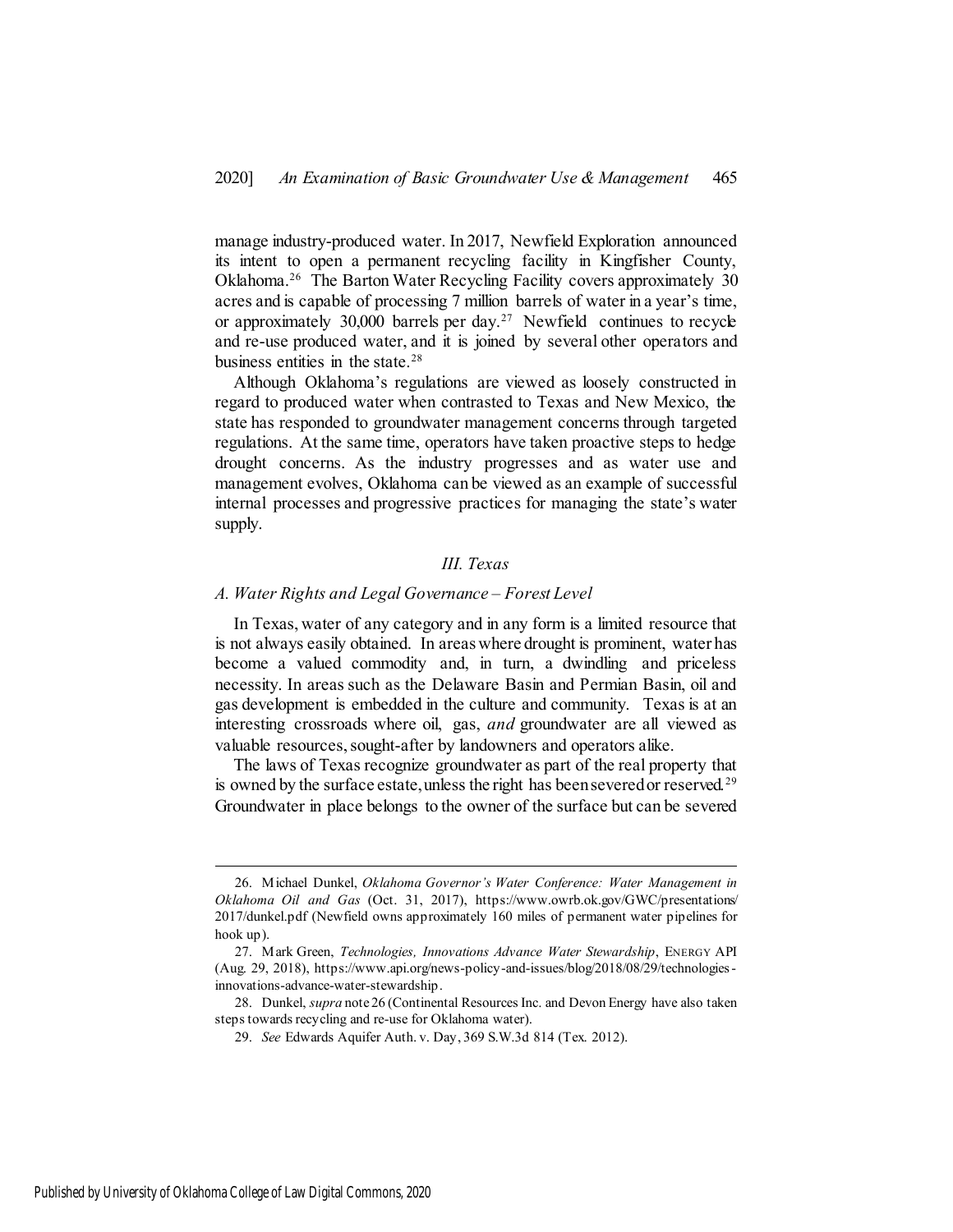and sold separately from the surface estate.<sup>30</sup> Salt water<sup>31</sup> is also held as groundwater that is attached to the surface estate.<sup>32</sup> Salt water can be harder to capture as it is generally found in deeper, less productive areas that tend to be more difficult to reach.<sup>33</sup> Often though, brackish salt-water is produced, coming up with and as a part of the oil and gas.  $34$ 

Texas property rights are traditionally governed by common law principles. However, more recently, the Texas Legislature worked to carve out specific laws pertaining to produced water governance. Texas House Bill  $3246$ <sup>35</sup> which amended Texas Natural Resources Code § 122.002 and became effective September 1, 2019, clearly established that "when a person takes possession of 'fluid oil and gas waste' (in this case, produced water) to treat it for a 'subsequent beneficial use', the produced water becomes that person's property and can be transferred to third parties for disposal or use in treated or untreated form."<sup>36</sup> In essence, ownership of the "waste," when used for a beneficial purpose, belongs to the possessor, *i.e.* the operator in oil and gas development.<sup>37</sup> This provision was purportedly implemented to encourage recycling and reuse of the water resource.<sup>38</sup> However, applying a possession standard to the ownership of the water may have adverse consequences for landowners and may conflict with the common law principles of the state.

In addition, Texas House Bill 726,<sup>39</sup> passed in 2019 to amend Texas Water Code § 36.113(d), now permits transportation of produced water without operators or producers having to undertake additional permits, an issue that was previously unsettled. This Bill also provides some legal certainty, as it

<sup>30.</sup> McCarthy, *supra* note 10 at 888.

<sup>31.</sup> Commonly referred to as "brine water, brackish water, and more narrowly, Santa Rosa water."

<sup>32.</sup> Robinson v. Robbins Petroleum Corp., 501 S.W.2d 865 (Tex. 1973) (refusing to delineate between fresh groundwater and salt groundwater).

<sup>33.</sup> *See id.* (the salinity of the water produced from a deep formation of oil and gas bears "no consequence upon ownership." Additionally, depths in which the salty groundwater is found has no bearing on the classification of the resource as groundwater belonging to the surface owner).

<sup>34.</sup> Whitmore, *supra* note 11.

<sup>35.</sup> H.B. 3246, 86th Leg. (Tex. 2019).

<sup>36.</sup> Collins, *supra* note 9. *See also* TEX. NAT.RES.CODE ANN. § 112.002.1 (West).

<sup>37.</sup> Collins, *supra* note 9. However, the statutes remain silent as to water sales which create revenue, suggesting that the parties who must contract in this area are still governed by the common law.

<sup>38.</sup> Friedman, *supra* note 8.

<sup>39.</sup> H.B. 726, 86th Leg. (Tex. 2019).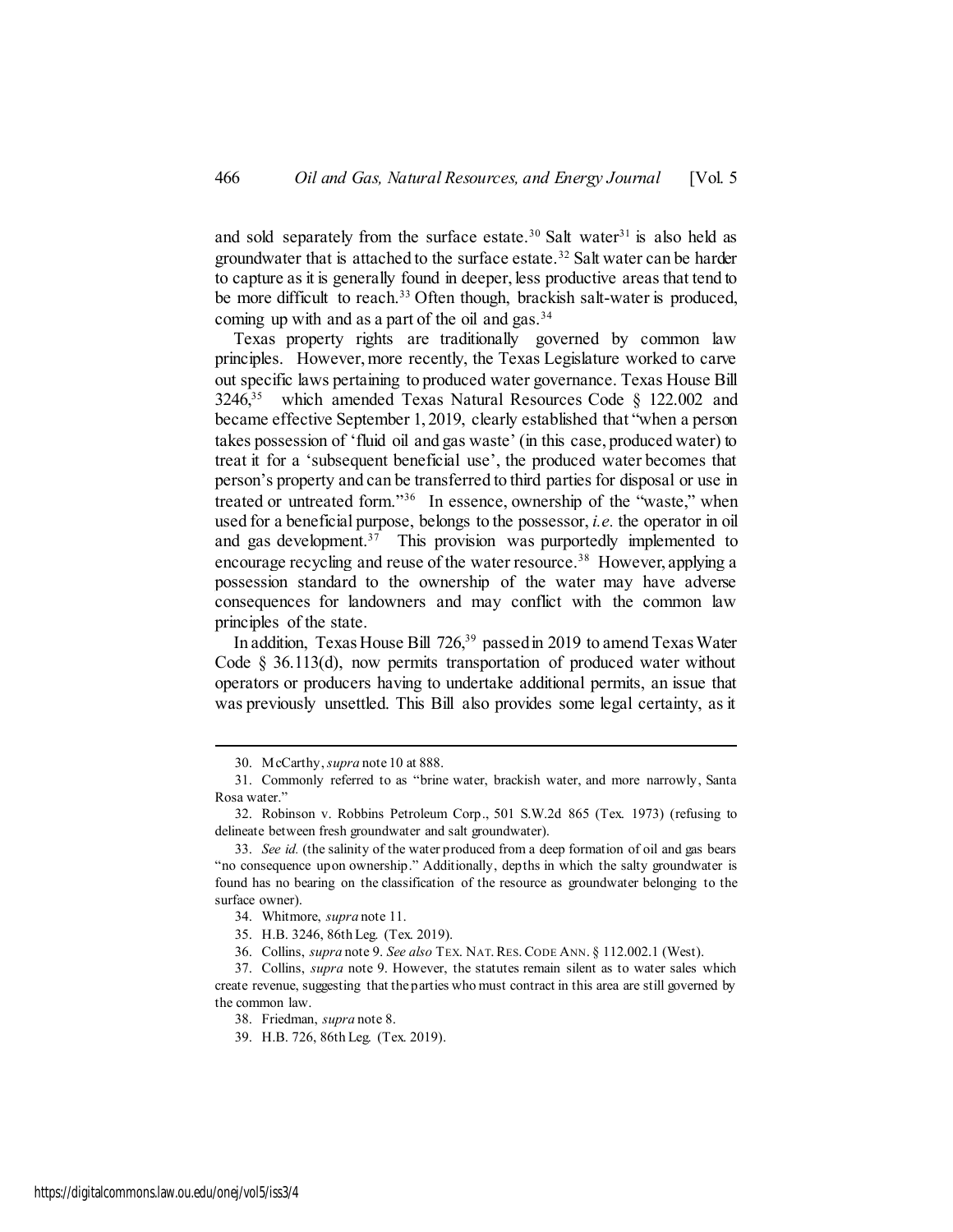was drafted to insulate operators from a risk of denial on permit applications when one intends to transport the resource.

Finally, recent Texas cases "illustrate that landowners with groundwater underneath their property are gradually receiving increased protection under Texas law when their access and rights to the groundwater are impaired or destroyed."<sup>40</sup> However, many of the issues still require clarification. While landowners, operators, and state legislators work to address the legal issues, the fact remains that the groundwater supply in Texas is deteriorating.

#### *B. Basin Issues – Tree Level*

The big externalities that are pushing water use and management in Texas are somewhat obvious: (1) drought and drainage and (2) bottleneck and transportation. Texas has a high demand for water sources, but also faces diminishing supplies. Drought and drainage are the main concerns for the Permian and Delaware basins in Texas, and the same can be said for these basins located in parts of New Mexico. From a "Tree" level perspective, these particular basins are located in the middle of the Chihuahuan desert, where every source of water is valued.



The Texas drought has created an environment where some landowners have elected to sell their water and grant disposal rights as a form of supplemental income, as opposed to keeping the water for agricultural or

<sup>40.</sup> Justin Hodge & Graham Taylor, *Groundwater Law*: A Look at the Ancient Rule of Capture and the Modern Accommodation Doctrine, 80 TEX.B.J. 761, 761 (2017).

<sup>41.</sup> *ExxonMobil to increase Permian output to 1 million barrels per day by 2024*, OIL NOW (Mar. 5, 2019)[, https://oilnow.gy/featured/exxonmobil-to-increase-permian-output-to-1](https://oilnow.gy/featured/exxonmobil-to-increase-permian-output-to-1-million-barrels-per-day-by-2024/) [million-barrels-per-day-by-2024/.](https://oilnow.gy/featured/exxonmobil-to-increase-permian-output-to-1-million-barrels-per-day-by-2024/)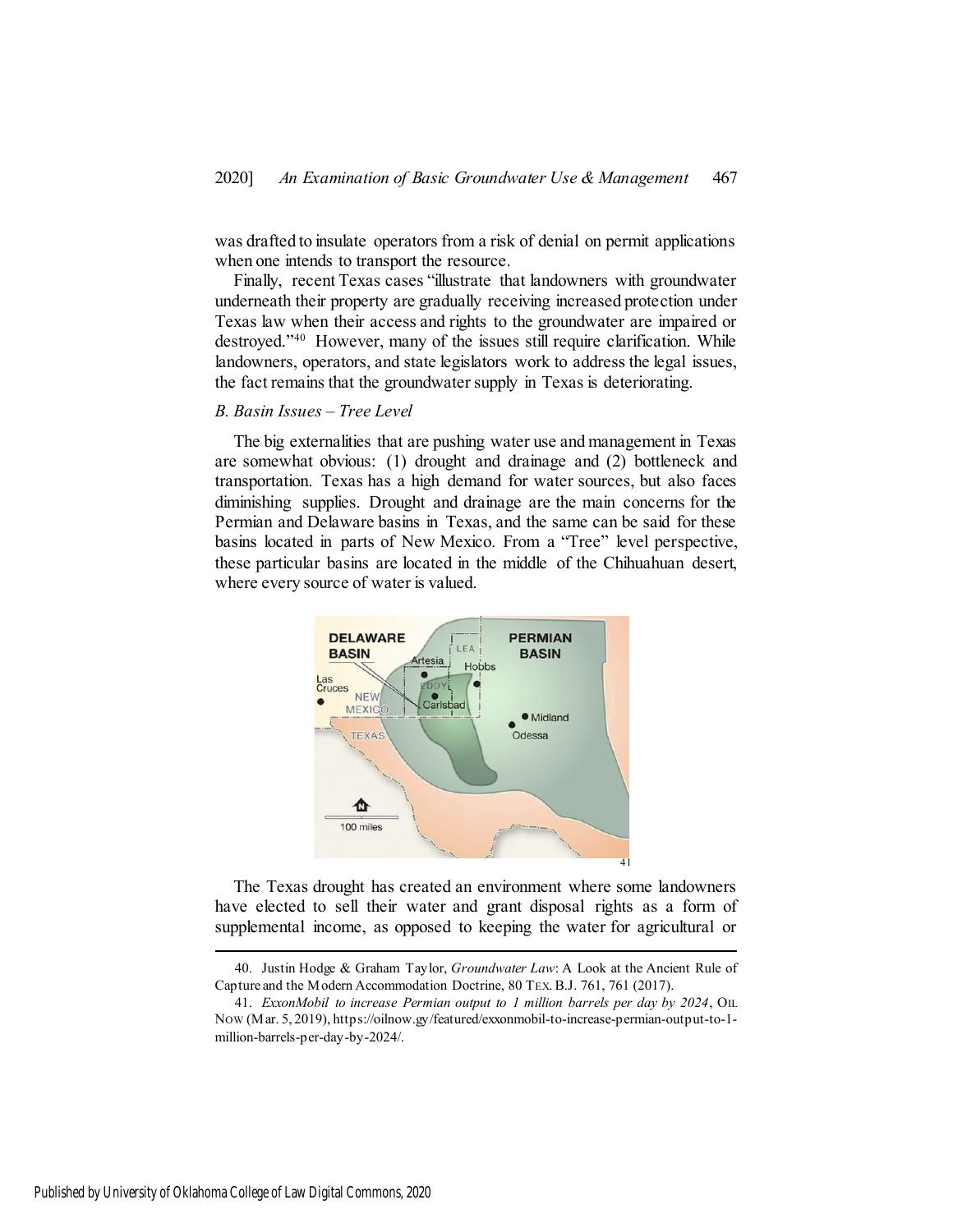other industrial purposes.<sup>42</sup> Surface owners in drought-prone areas can often earn significant revenue by selling their groundwater to operators in need, earning more than \$100,000 for every 200,000 barrels of water supplied.<sup>43</sup> Historically, produced water has not been economically reusable<sup>44</sup> and has traditionally been disposed of into underground wells. Presently, "[w]ater in Texas oil fields is enormously valuable, selling for five or more times what even water-desperate cities can afford to pay for it,"<sup>45</sup> opening the door for some landowners to capitalize on profits and returns.

While the Texas Legislature has labeled produced water as "waste,"<sup>46</sup>, water ownership has caused landowners and operators in areas subject to water stresses, such as drought, high demand, and low supply, value it more than other regions. <sup>47</sup> Brackish groundwater – water that has lacked beneficial use outside of the oil and gas industry  $-$  is prominent in areas of west Texas and has proven to be a viable option for fracking operations where fresh, potable water is a scarcity.<sup>48</sup>

From the "Forest" level, it is evident that most of the basins in Texas are faced with drought conditions, and all of the basins struggle to transport, store and dispose of the water. In West Texas, transportation has become a prominent issue due to the high volume of water used by the industry in this specific region.<sup>49</sup> By 2023, Permian basin production in West Texas is

<sup>42.</sup> Jeff Falk, *Recycling water produced during development of Texas oil fields threatens landowners' profits*, RICE NEWS (Oct. 20, 2017), https://news.rice.edu/2017/10/20/recyclingwater-produced-during-development-of-texas-oil-fields-threatens-landowners-profits/.

<sup>43.</sup> Collins, *supra* note 9, at 13.

<sup>44.</sup> Falk, *supra* note 41. (produced water and frac water considered contaminated with dissolved chemicals, oil, solids thought to be too expensive to remove).

<sup>45.</sup> *Id*. (quoting Gabriel Collins, *Frac Ranching Versus Cattle Ranching: Exploring the Economic Motivations Behind Operator-Surface Owner Conflicts Over Produced-Water Recycling Projects*, ISSUE BRIEF, (Oct. 17, 2017)).

<sup>46.</sup> H.B. 3246, 86th Leg. Sess. (Tex. 2019).

<sup>47.</sup> *See, e.g.,* Nesloney, *supra* note 4 (In 2015, 70% of the wells in the Permian Basin were located in extreme water stress areas); Mark McPherson, Presentation at the 2017 Texas Continuing Legal Education Course Changing Face of Water Law: The Four Foundational Differences Between Minerals and Groundwater (Location of groundwater to pad site, competition of available surface water supplies both impact the use and price for use of groundwater; this varies between the different shale plays but is considered a commodity in all)

<sup>48.</sup> Nesloney, *supra* note 4.

<sup>49.</sup> *See* John Detrixhe, *Entrepreneurs are thriving along West Texas "Death Highway*,*"* QUARTZ (May 13, 2019), https://qz.com/1552685/entrepreneurs-thrive-on-us-highway-285 amid-permian-fracking-boom/.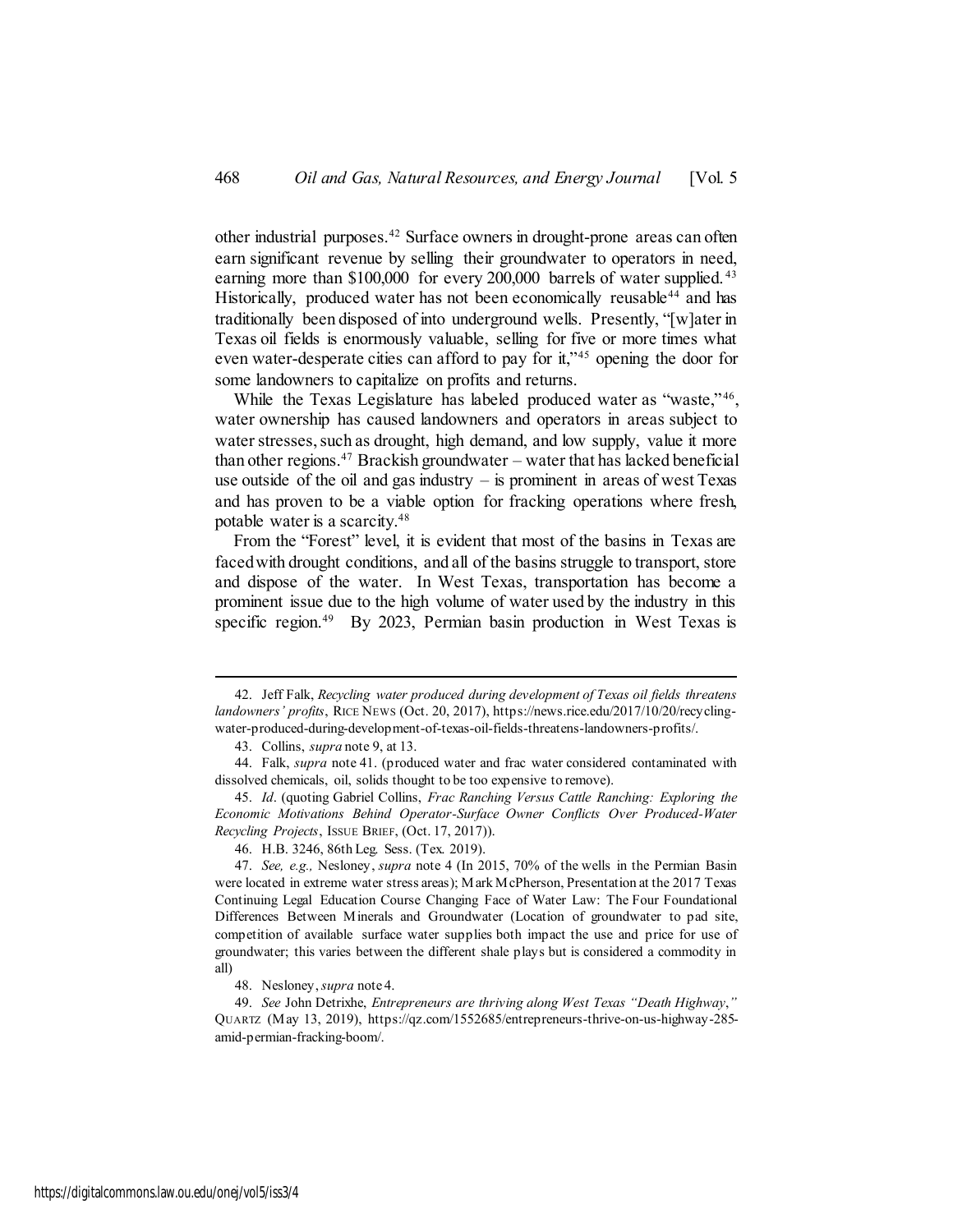expected to reach 5.4 million barrels per day.<sup>50</sup> In January of 2019, Texas produced a little over 96 million barrels of crude and almost 680 million cubic feet of natural gas; in June of 2019, Texas produced approximately 94 million barrels of crude.<sup>51</sup> Based on these numbers, the estimated amount of water produced could quintuple, creating an exorbitant amount of water for operators to manage with drilling operations.

Transporting and moving industry water is a statewide issue<sup>52</sup> and an area of high cost for water management; many operators and producers struggle to efficiently use trucks to transport water to and from well sites. Consequently, if truck and road use is to be reduced, Texas needs a more permanent infrastructure system to help move and manage the water. Water trucks are designed to carry approximately 100 barrels each, and operators spend approximately \$2.00 per barrel to have the water trucked to a site. Considering how much water is needed for a single well, the cost of transportation alone may incentivize the development of less cumbersome processes, such as the construction and utilization of permanent pipelines. Compared to transporting the water by truck, pipeline costs are pennies per barrel.<sup>53</sup> Building, integrating, and connecting pipelines to recycling infrastructures may also create a new market for both landowners and operators.

Texas presents significant challenges and opportunities when it comes to water management due to the differing landscape and basins. Depending on the region within the state, water concerns may seem daunting and expansive. However, Texas is not alone when it comes to drought and transportation constraints: its sister state, New Mexico, faces many of the same issues. Due to similar demographics and shared basins, there is overlap when it comes to water use and management, creating a cooperative environment to help both states overcome their hurdles.

<sup>50.</sup> Mella McEwen, *Permian expected to experience 'stunning' growth*, MIDLAND REP. TELEGRAM (June 15, 2018), https://www.mrt.com/business/oil/article/Permian-expected-toexperience-stunning-growth-12995558.php.

<sup>51.</sup> *Texas Monthly Oil & Gas Production*, R.R. COMM'N OF TEX., (Dec. 19, 2019, 12:24:12 PM), https://www.rrc.texas.gov/oil-gas/research-and-statistics/production-data/ texas-monthly-oil-gas-production/\.

<sup>52.</sup> Trucking water in and out has become expensive and presents potential damages and dangers when moving the substance, such as spills and other environmental or economic impacts that occur when the water accidentally comes into contact with land.

<sup>53.</sup> Anderson & Christensen, *supra* note 2.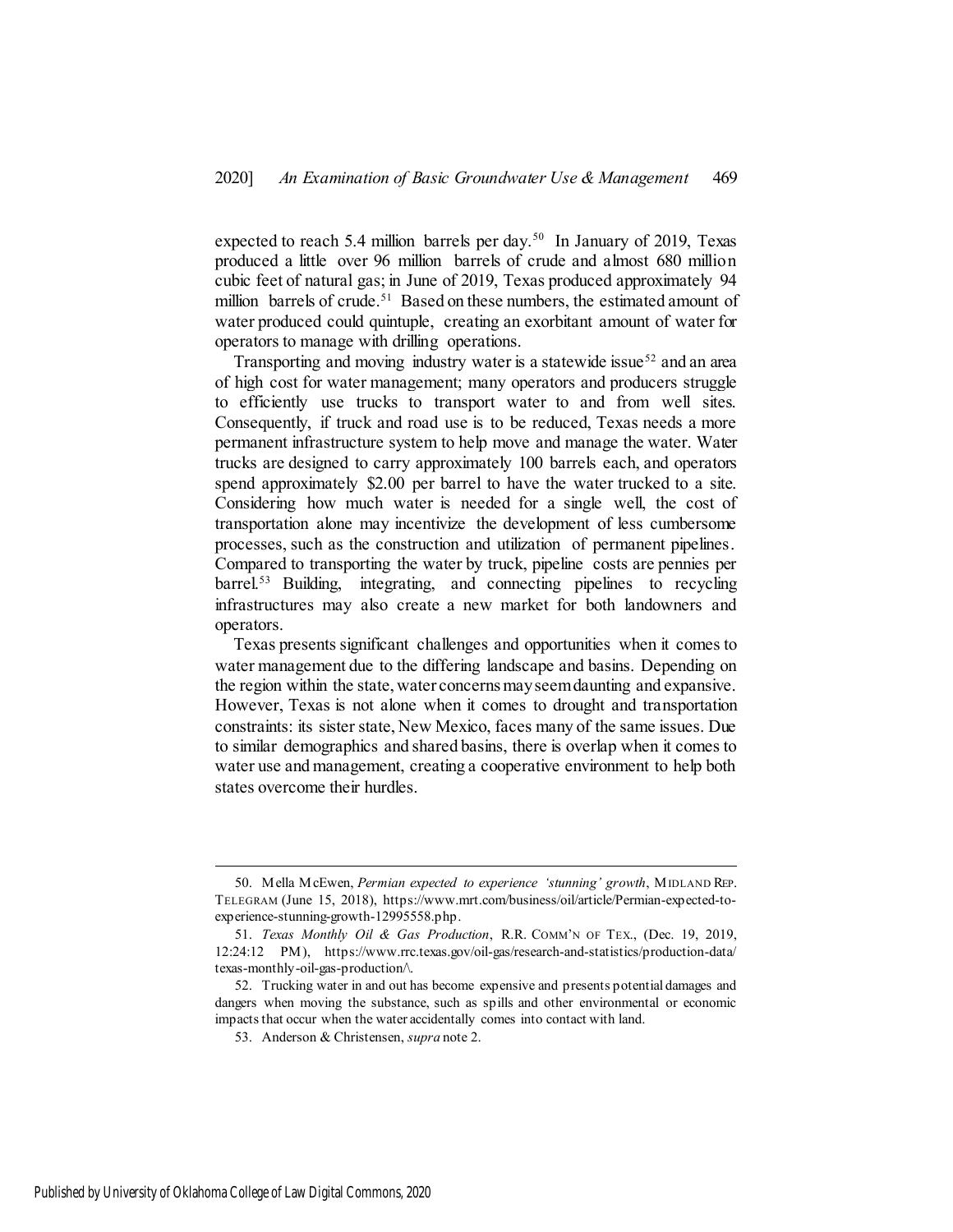#### *IV. New Mexico*

#### *A. Water Rights and Legal Governance – Forest Level*

The main difference between New Mexico and Texas stems from their regulatory structures. While Texas continues to manage water on a more privatized, loosely regulated level, New Mexico has pushed for a regulatory structure with federal assistance. These two states have similar operational constraints but are traditionally viewed as being on opposite ends of the spectrum when it comes to their water laws. This divergence should not come as a surprise; New Mexico maintains that water is a public right, while Texas generally treats groundwater as a private right. While their demographics may be similar, the legal arguments behind the issues within these states are different. As for the oil and gas industry, produced water in New Mexico is subject to regulation from the state Oil Conservation Division,<sup>54</sup> and water rights are determined and adjudicated through the State Engineer's Office.<sup>55</sup>

In July 2018, New Mexico entered into a Memorandum of Understanding with the Environmental Protection Agency ("EPA"),<sup>56</sup> joining regulators, scientists, and lawmakers from both the state and federal levels to study and develop a plan focused on oilfield water recycling practices throughout the entire state.<sup>57</sup> The main goal behind this study has been to cut back on freshwater use throughout New Mexico, while also helping the oil and gas industry thrive through integration of water re-use practices. Additionally, New Mexico's Fluid Oil and Gas Waste Act, which went into effect in July 2019, gives the state "a statutory framework to address beneficial use of [produced water] outside of the oilfield."<sup>58</sup>

<sup>54.</sup> *New Mexico Water Basics and an Introduction to Water Markets*, THE BUS. WATER TASK FORCE (2010), https://aquadoc.typepad.com/files/nm-water-brochure-final.pdf.

<sup>55.</sup> *Id*. at 2

<sup>56.</sup> *Oil and Natural Gas Produced Water Governance in the State of New Mexico – Draft White Paper*, NEW MEXICO & THE U.S. ENVT'L PROTECTION AGENCY (Nov. 9, 2018), http://www.emnrd.state.nm.us/wastewater/documents/Oil%20and%20Gas%20Produced%20 Water%20Goverance%20in%20the%20State%20of%20New%20Mexico%20Draft%20Whit e%20Paper.pdf.

<sup>57.</sup> Blythe Lyons et al., *Sustainable Produced Water Policy, Regulatory Framework, and Management in the Texas Oil and Natural Gas Industry: 2019 and Beyond*, White Paper (Sept. 16, 2019), https://documentcloud.adobe.com/link/track?uri=urn%3Aaaid%3Ascds%3AUS% 3A2c7b5154-f581-47dc-9c19-314d82c8de05 (describing the partnership as created "in the 'spirit of cooperative federalism'").

<sup>58.</sup> *Id*. at 32 (the New Mexico Quality Control Commission establishes discharge rules and standards).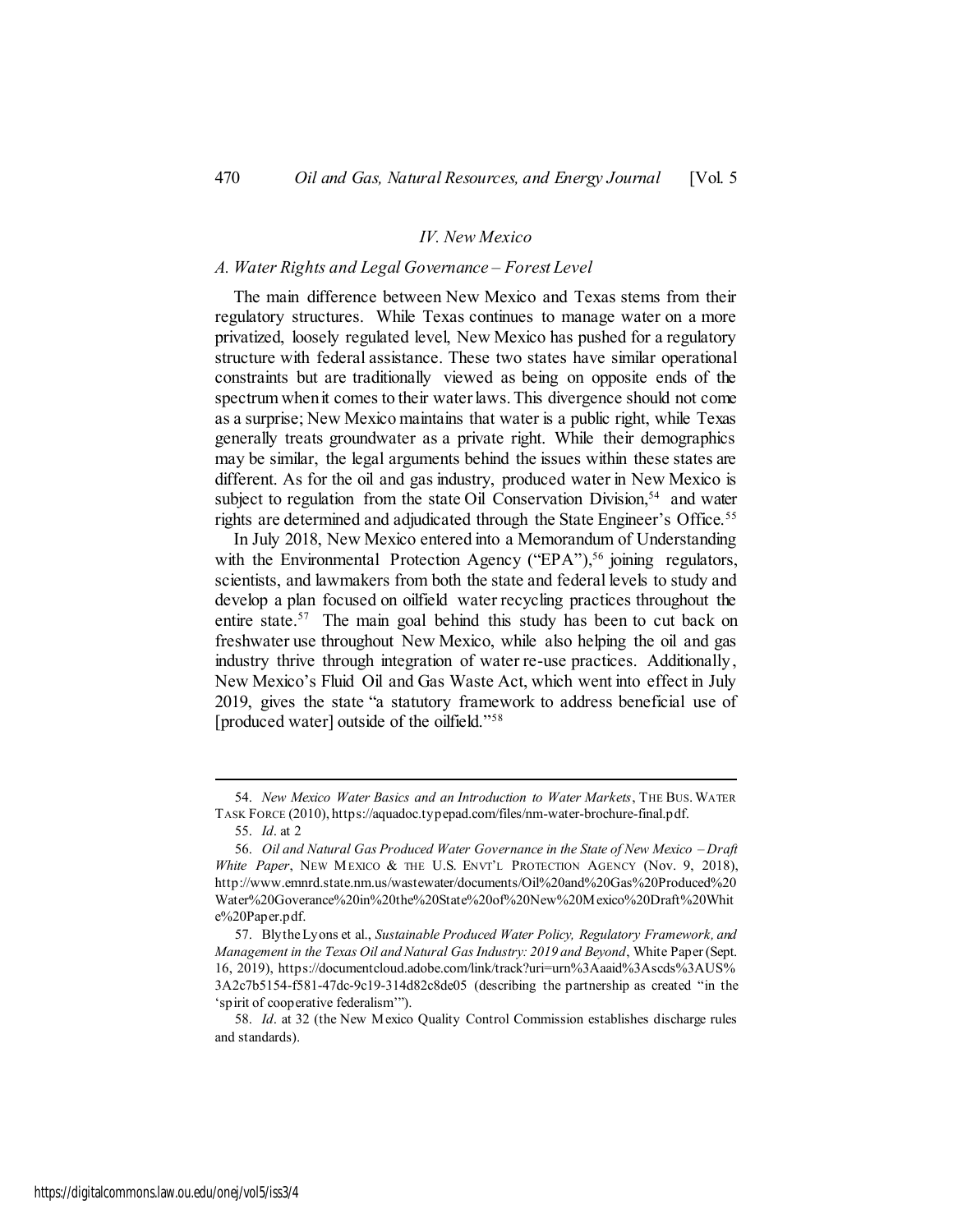More recently, the New Mexico Legislature passed House Bill 546, referred to as the Produced Water Act ("PWA"), to go into effect on January 1, 2020, as a bipartisan effort to "encourage and facilitate the recycling and reuse of produced water by oil and gas producers."<sup>59</sup> The PWA is also intended to provide for "legal certainty,"<sup>60</sup> in that the Act vests ownership of produced water in the person or entity in possession of that water. Furthermore, the Act provides that liability is limited to the possessor<sup>61</sup> and provides for free-of-charge transfer of the resource across state lands.<sup>62</sup> In many ways, the PWA and HB 3246<sup>63</sup> and HB 726<sup>64</sup> from the Texas Legislature can be viewed as sister, or companion laws. When viewed together, it would appear that both states have responded to their overall needs in their individual ways, while also finding common ground for cooperative efforts across state lines.

#### *B. Basin Issues – Tree Level*

New Mexico's externalities impacting water management and use resemble those of Texas: drought (or lack of water) is a glaring issue; "most of New Mexico receives less than 10 inches of precipitation per year."<sup>65</sup> While dealing with an ever-present drought, New Mexico also combats issues with transportation, storage and disposal.

New Mexico has recently focused heavily on implementing recycling and re-use options for the energy industry, shifting many resources towards a conservation effort to thwart drought conditions. This drought is a concern not only for energy professionals in this state, but also for local citizens and their communities. Recycling and reuse of water is an option that oil and gas operators may consider before undertaking major operations in waterdesolate areas.<sup>66</sup> The cost, sheer amount of water required for operations,

<sup>59.</sup> Sarah M. Stevenson, *New Mexico Produced Water Act*, XXXVI Min. L. Newsl. 3, ROCKY MOUNTAIN MIN. LAW FOUND., (2019), https://www.rmmlf.org/publications/ bookstore/secure/mln3-2019vne/nmog. *See* H.B. 546, 54th Leg., 1st Reg. Sess. (N.M. 2019).

<sup>60.</sup> Stevenson, *supra* note 61.

<sup>61.</sup> H.B. 546, § 4(A).

<sup>62.</sup> *Id.* § 5.

<sup>63.</sup> *Id. See also* H.B. 3246, 86th Leg. Sess. (Tex. 2019) *and* H.B. 726, 86th Leg. Sess. (Tex. 2019).

<sup>64.</sup> H.B. 546, § 5.

<sup>65.</sup> *See New Mexico Water Basics and an Introduction to Water Markets, supra* note 56, at 5.

<sup>66.</sup> Nesloney, *supra* note 4 (in 2011, 2% of water in Permian Basin was recycled).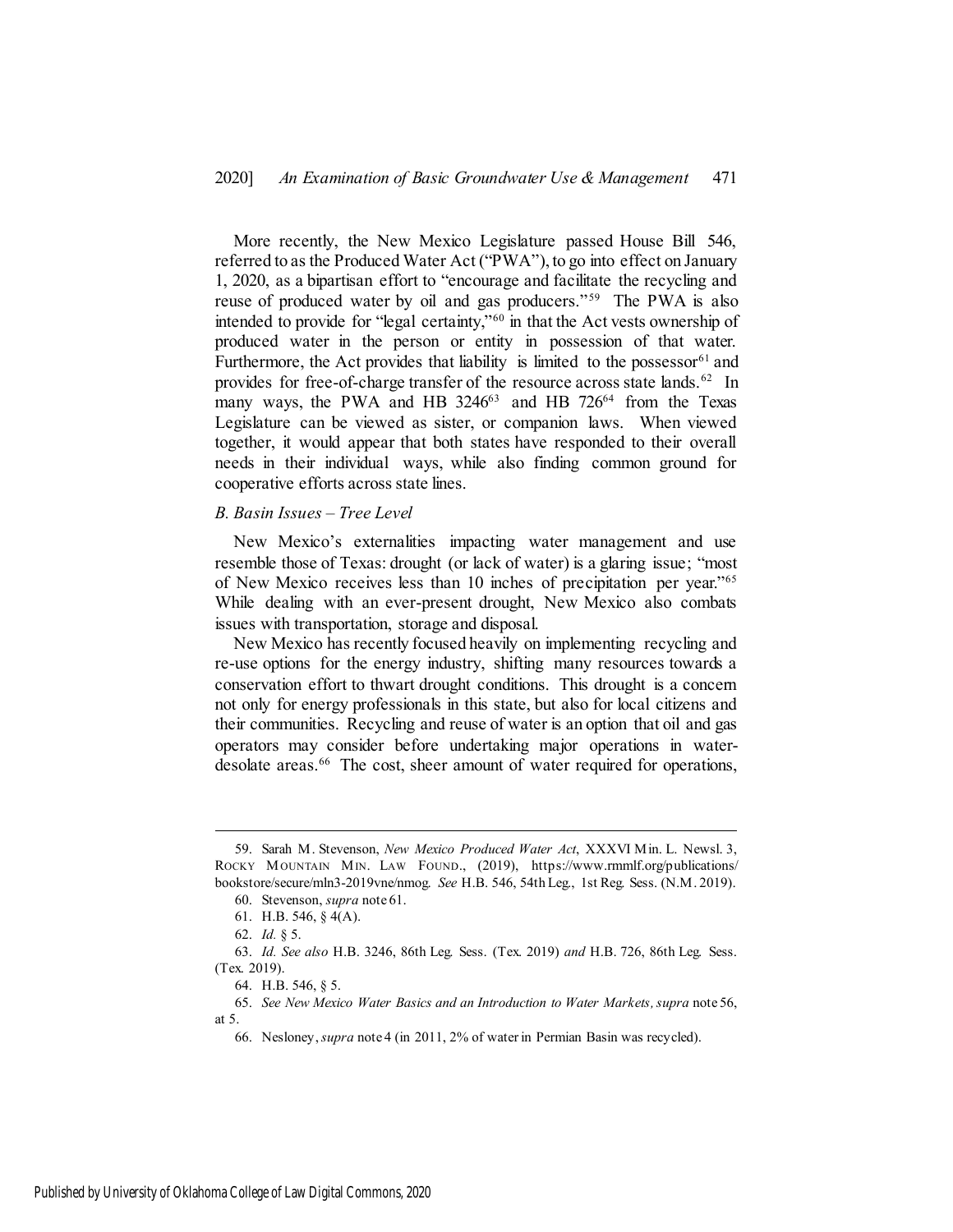and other environmental concerns<sup>67</sup> subject the hydrocarbon industry to immense public scrutiny. Going forward, advances in technology may ease some of the burdens,<sup>68</sup> especially as operators work to recycle more and more water to meet the growing demands.<sup>69</sup> For New Mexico, recycling and re-use may help provide answers for all.

### *V. Conclusion*

Producers and operators are adapting and learning to utilize saltier water for the production processes associated with drilling.<sup>70</sup> The time may be right for the fluid to be viewed as a transferrable commodity for value, rather than just fluid to be disposed of by transfer down a pipeline or wellbore.<sup>71</sup> Because management of the produced water resource may not be capable of a "one size fits all" approach, those in the energy industry may find value in better understanding what each state faces and how each state is responding.

It is important to remember that the basins may deploy their own unique water management solutions, taking into account the distinct issues, needs, constraints, and other strategic considerations affecting each specific basin. However, states are responding in ways that are appropriate for their overall needs. Beyond the states, federal research and understanding is also underway. In 2018, the EPA embarked on its own national study of produced water.<sup>72</sup> Additionally, the Interstate Oil and Gas Compact Commission has embarked on a multi-state study of produced water.<sup>73</sup> These events evidence collective efforts and involvement across several states at both the state and federal level.

There are also correlations between these three states and others. As Oklahoma addresses issues with disposal, operators in eastern states are also addressing disposal and infrastructure transportation constraints. For some eastern states, water management remains largely unregulated, and the

<sup>67.</sup> Friedman, *supra* note 8 (growing link between oil and gas waste disposal and earthquakes should motivate states to recycle water rather than inject downhole).

<sup>68.</sup> Neena Staija & Jim Malewitz, *Momentum for Water Recycling on Oilfields, but Still a Long Way to Go*, THE TEX. TRIB. (Nov. 22, 2013) https://www.texastribune. org/2013/11/22/water-recycling-minimal-growing-texas-oilfields/.

<sup>69.</sup> Anderson & Christensen, *supra* note 2.

<sup>70.</sup> *Id*.

<sup>71.</sup> Collins, *supra* note 9.

<sup>72.</sup> *Oil and Natural Gas Produced Water Governance in the State of New Mexico*, *supra* note 58.

<sup>73.</sup> *See Produced Water*, INTERSTATE OIL & GAS COMPACT COMM'N, <http://iogcc.ok.gov/produced-water> (last visited Jan. 19, 2020).